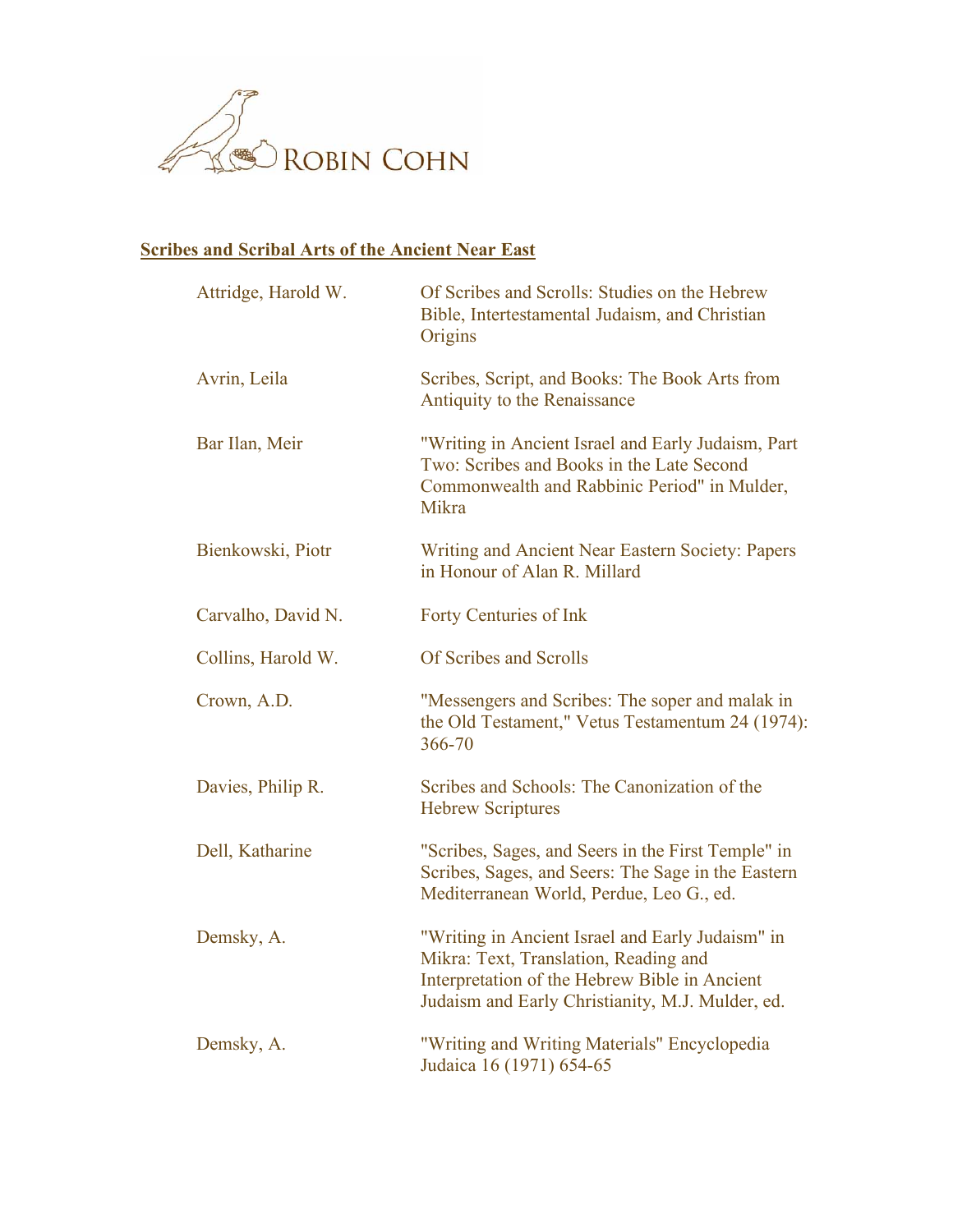| Haran, Menahem    | "Book-Scrolls in Israel in Pre-Exilic Times" Journal<br>of Jewish Studies 33 (1982)                                                                                                                                           |
|-------------------|-------------------------------------------------------------------------------------------------------------------------------------------------------------------------------------------------------------------------------|
| Haran, Menahem    | "More Concerning Book-Scrolls in Israel in Pre-<br>Exilic Times" Journal of Jewish Studies 35 (1984)                                                                                                                          |
| Harrington, D.J.  | "The Wisdom of the Scribe According to Be Sira"<br>in Collins, John J., Ideal Figures in Ancient<br>Judaism, Profiles and Paradigms                                                                                           |
| Lipinski, E.      | "Royal and State Scribes in Ancient Jerusalem"<br>Congress Volume: Jerusalem 1986 [Vetus<br>Testamentum Sup 40 (1988)]                                                                                                        |
| Millard, Alan R.  | "The Practice of Writing in Ancient Israel" Biblical<br>Archaeologist 35 (1972) 98-111                                                                                                                                        |
| Millard, Alan R.  | "In Praise of Ancient Scribes" Biblical<br>Archaeologist (1982) 143-53                                                                                                                                                        |
| Niditch, Susan    | Oral World and Written Word: Ancient Israelite<br>Literature                                                                                                                                                                  |
| Oppenheim, A.L.   | "A Note on the Scribes in Mesopotamia" in<br>Guterbock, H.G. and Jacobsen, Th. (eds.) Studies in<br>honor of Benno Landsberger on his Seventy-fifth<br>Birthday, April 21, 1965                                               |
| Perdue, Leo G.    | Scribes, Sages, and Seers: The Sage in the Eastern<br>Mediterranean World                                                                                                                                                     |
| Perdue, Leo G.    | "Sages, Scribes and Seers in Israel and the Ancient<br>Near East: An Introduction" in Scribes, Sages, and<br>Seers: The Sage in the Eastern Mediterranean<br>World, Perdue, Leo G., ed.                                       |
| Person, R.F., Jr. | "The Ancient Israelite Scribe as Performer" Journal<br>of Biblical Literature 117 (1998)                                                                                                                                      |
| Rainey, Anson F.  | "The Scatterbrained Scribe," in Studies in Bible and<br>the Ancient Near East Presented to Samuel E.<br>Loewenstamm on His Seventieth Birthday, ed.<br><b>Yitschak Avishur and Joshua Blau</b>                                |
| Rofe, Alexander   | "The Methods of Late Biblical Scribes as Evidence"<br>by the Septuagint Compared with the Other Textual<br>Witnesses" in Tehillah Lemoshe: Biblical and<br>Judaic Studies in Honor of Moshe Greenberg, ed.<br>Mordechai Cogan |